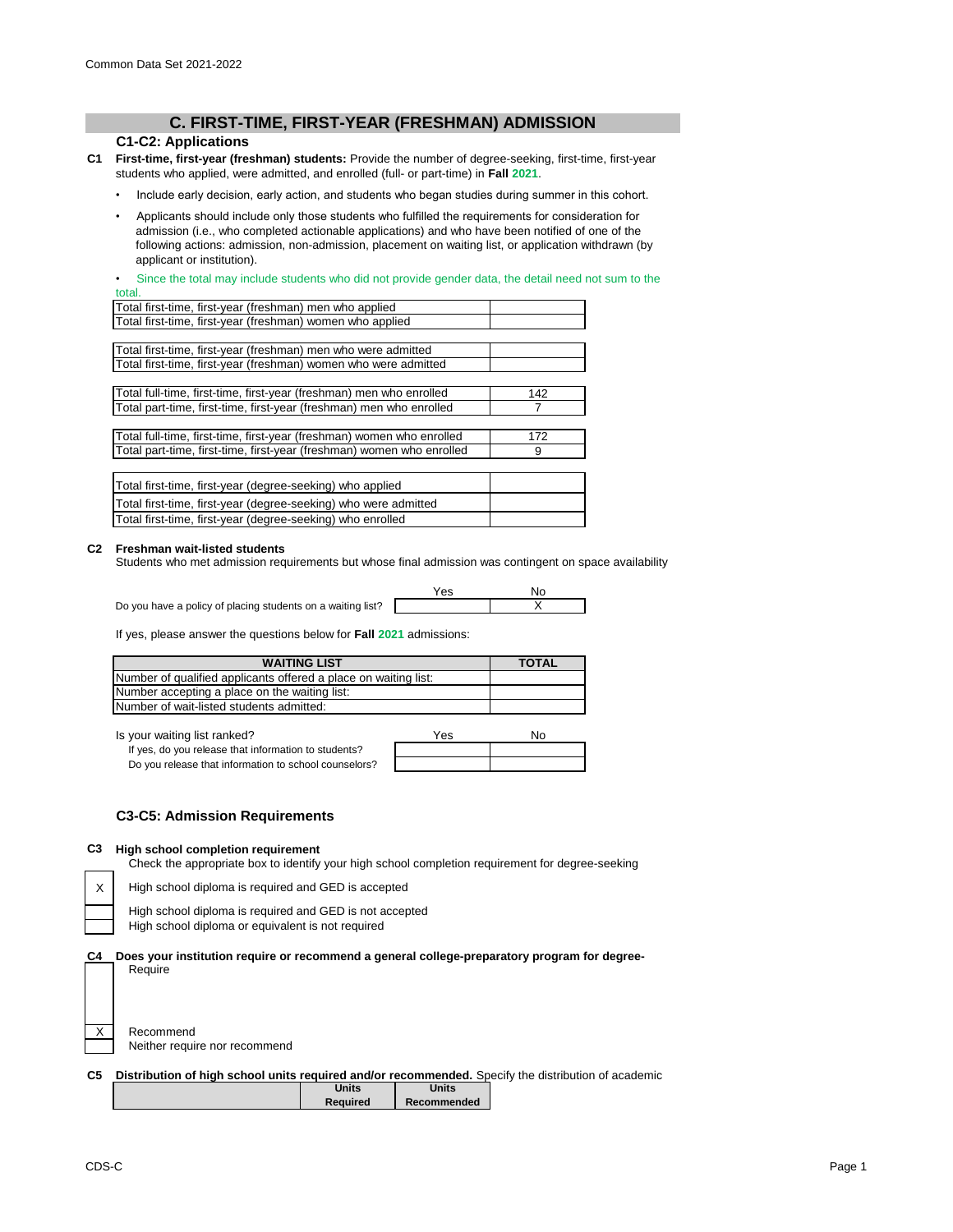| Total academic units         | 15 |  |
|------------------------------|----|--|
| English                      | 4  |  |
| <b>Mathematics</b>           | 3  |  |
| Science                      | 2  |  |
| Of these, units that must be |    |  |
| lab                          |    |  |
| Foreign language             | 0  |  |
| Social studies               | 2  |  |
| History                      |    |  |
| Academic electives           |    |  |
| <b>Computer Science</b>      |    |  |
|                              |    |  |
|                              |    |  |
| Visual/Performing Arts       |    |  |
| Other (specify)              |    |  |

# **C6-C7: Basis for Selection**

**C6** Do you have an open admission policy, under which virtually all secondary school graduates or students Open admission policy as described above for all students

Open admission policy as described above for most students, but--

selective admission for out-of-state students

selective admission to some programs

other (explain):

### **C7 Relative importance of each of the following academic and nonacademic factors in your first-time,**

|                                  | <b>Very Important</b> | Important | <b>Considered</b> | <b>Not Considered</b> |
|----------------------------------|-----------------------|-----------|-------------------|-----------------------|
| Academic                         |                       |           |                   |                       |
| Rigor of secondary school        |                       |           | X                 |                       |
| record                           |                       |           |                   |                       |
| Class rank                       |                       |           | X                 |                       |
| Academic GPA                     | X                     |           |                   |                       |
| Standardized test scores         | X                     |           |                   |                       |
| <b>Application Essay</b>         |                       |           | X                 |                       |
| Recommendation(s)                |                       |           | X                 |                       |
| Nonacademic                      |                       |           |                   |                       |
| Interview                        |                       |           |                   | X                     |
| Extracurricular activities       |                       |           |                   | X                     |
| Talent/ability                   |                       |           |                   | X                     |
| Character/personal qualities     |                       |           |                   | X                     |
| First generation                 |                       |           |                   | X                     |
| Alumni/ae relation               |                       |           |                   | Χ                     |
| Geographical residence           |                       |           |                   | X                     |
| State residency                  |                       |           |                   | X                     |
| Religious affiliation/commitment |                       |           |                   |                       |
| Racial/ethnic status             |                       |           |                   | X                     |
| Volunteer work                   |                       |           |                   | X                     |
| Work experience                  |                       |           |                   | X                     |
| Level of applicant's interest    |                       |           |                   | Χ                     |

# **C8: SAT and ACT Policies**

### **Entrance exams**

Does your institution make use of SAT, ACT, or SAT Subject Test scores in **admission** decisions for first-time, first-year, degree-seeking Yes No X

**C8A** If yes, place check marks in the appropriate boxes below to reflect your institution's policies for use in

|                   | <b>ADMISSION</b> |           |                  |                                        |                    |
|-------------------|------------------|-----------|------------------|----------------------------------------|--------------------|
|                   | Reauire          | Recommend | Require for Some | <b>Consider if</b><br><b>Submitted</b> | <b>Not</b><br>Used |
| <b>SAT or ACT</b> |                  |           |                  |                                        |                    |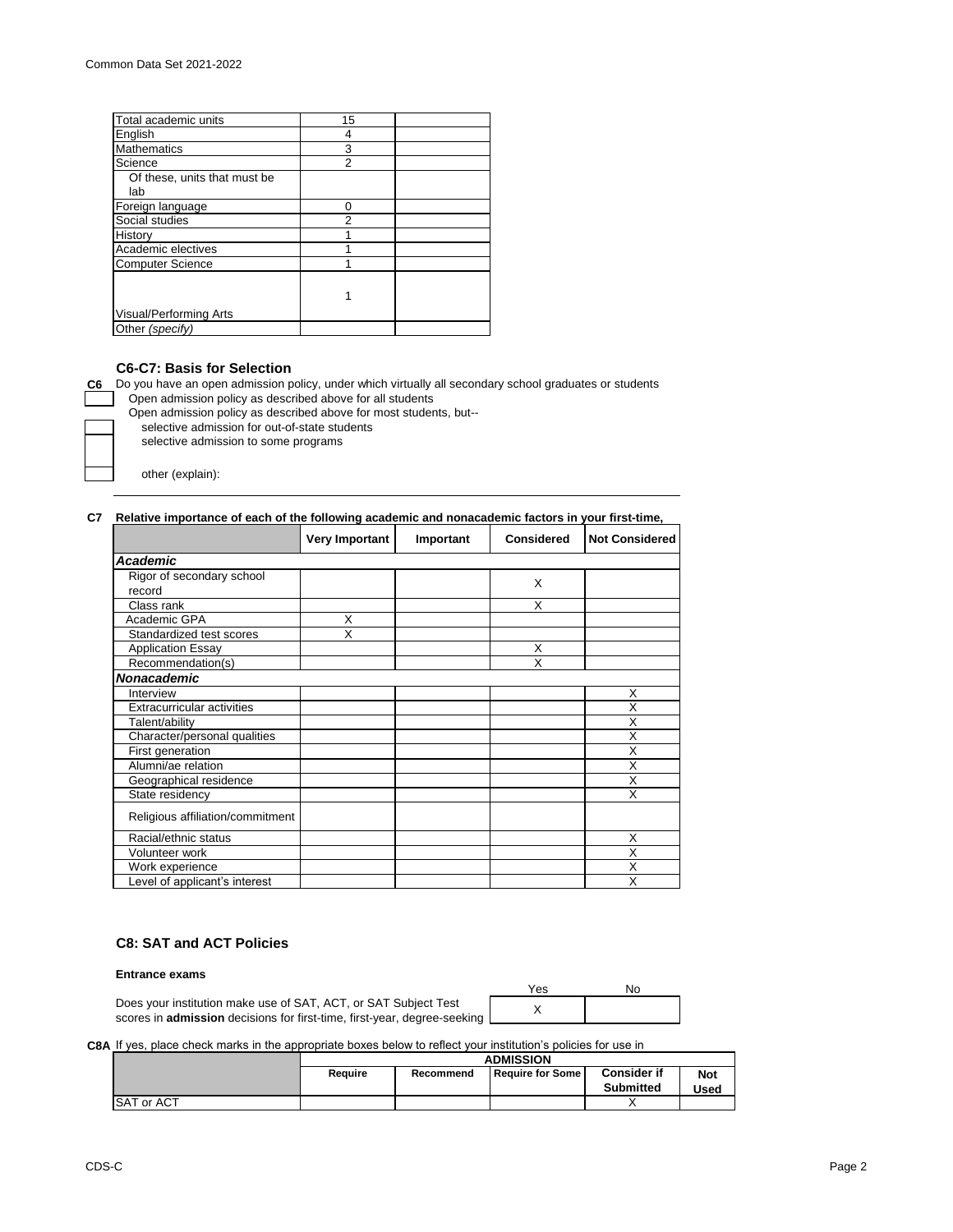| <b>ACT Only</b>              |  |  |  |
|------------------------------|--|--|--|
|                              |  |  |  |
|                              |  |  |  |
| SAT Only                     |  |  |  |
| SAT and SAT Subject Tests or |  |  |  |
| <b>SAT Subject Tests</b>     |  |  |  |

**C8B** If your institution will make use of the ACT in admission decisions for first-time, first-year, degree-seeking applicants

X ACT with writing required

ACT with writing recommended

ACT with or without writing accepted

**C8B** If your institution will make use of the SAT in admission decisions for first-time, first-year, degree-seeking applicants for **Fall 2023** please indicate which ONE of the following applies (regardless of whether the Essay score will be used in the admissions process):

SAT with Essay component required

SAT with Essay component recommended

SAT with or without Essay component accepted

**C8C** Please indicate how your institution will use the SAT or ACT essay component; check all that apply.

|                                  | <b>SAT essav</b> | <b>ACT essay</b> |
|----------------------------------|------------------|------------------|
| For admission                    |                  |                  |
| For placement                    |                  |                  |
| For advising                     |                  |                  |
| In place of an application essay |                  |                  |
| As a validity check on the       |                  |                  |
| application process              |                  |                  |
| No college policy as of now      |                  |                  |
| Not using essay component        |                  |                  |

**C8D** In addition, does your institution use applicants' test scores for academic advising?



**C8E** Latest date by which SAT or ACT scores must be received for fall-term admission

Latest date by which SAT Subject Test scores must be received for fall-term admission

July 1st July 1st

**C8F** If necessary, use this space to clarify your test policies (e.g., if tests are recommended for some

**C8G** Please indicate which tests your institution uses for **placement (e.g., state tests):**

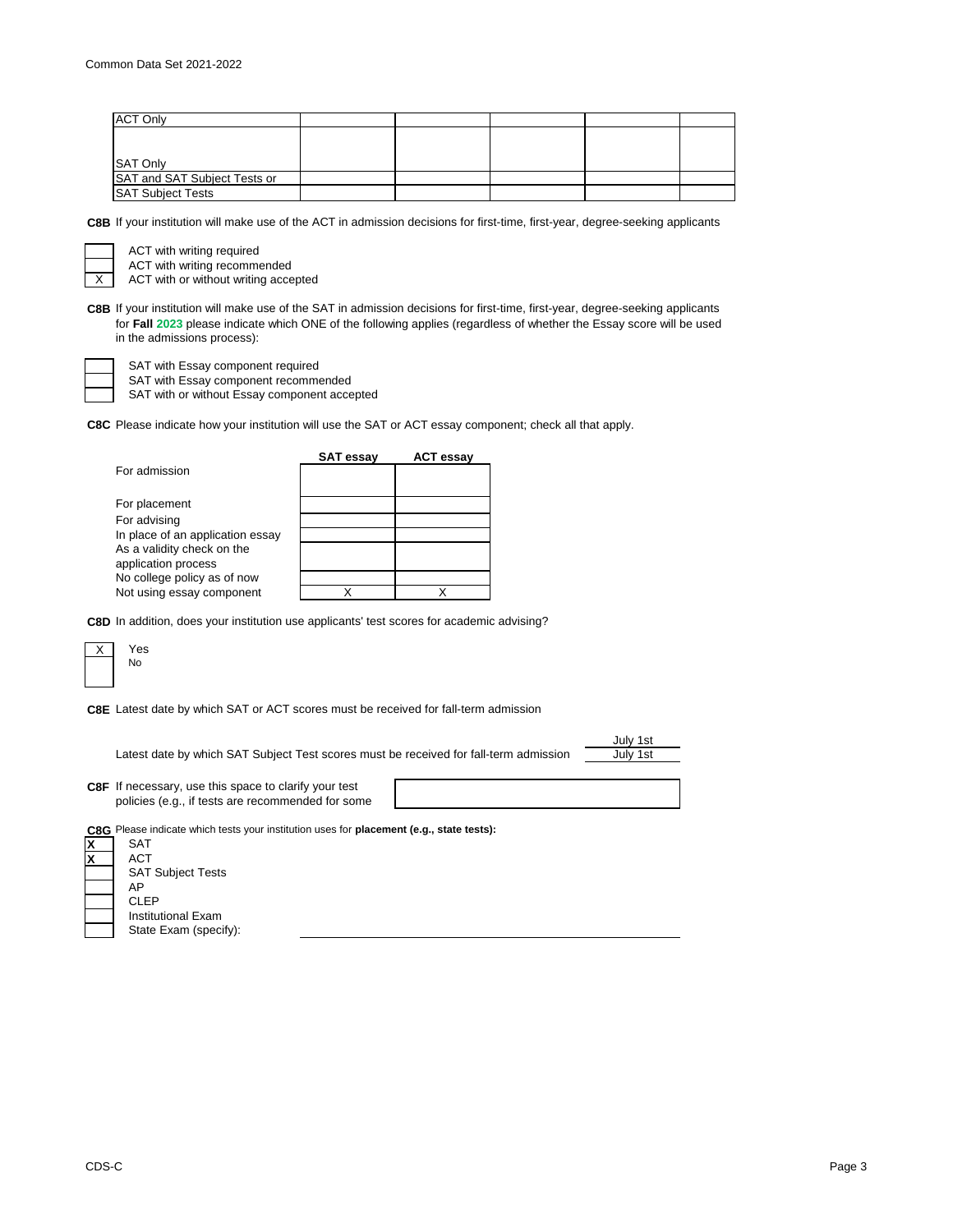## **C9-C12: Freshman Profile**

Provide information for **ALL enrolled, degree-seeking, full-time and part-time, first-time, first-year (freshman) students** enrolled in **Fall 2021**, including students who began studies during summer, international students/nonresident aliens, and students admitted under special arrangements.

- **C9 Percent and number of first-time, first-year (freshman) students enrolled in Fall 2021 who submitted national standardized (SAT/ACT) test scores.**
	- Include information for **ALL enrolled, degree-seeking, first-time, first-year (freshman) students who submitted test scores.**
	- Do not include partial test scores (e.g., mathematics scores but not critical reading for a category of
	- Do not convert SAT scores to ACT scores and vice versa.
	- If a student submitted multiple sets of scores for a single test, report this information according to how
		- If you consider the highest scores from either submission, use the highest combination of scores **•** If you average the scores, use the average to report the scores.
			-

|                       | Percent | Number |
|-----------------------|---------|--------|
| Submitting SAT Scores | 21%     | 69     |
| Submitting ACT Scores | $1\%$   |        |

**For each assessment listed below, report the score that represents the 25th percentile (the score that 25 percent of the freshman population scored at or below) and the 75th percentile score (the score that 25 percent scored at or above).**

|     | <b>75th Percentile</b>                            |
|-----|---------------------------------------------------|
| 850 | 1020                                              |
|     |                                                   |
|     |                                                   |
|     |                                                   |
|     |                                                   |
|     |                                                   |
|     |                                                   |
|     |                                                   |
|     | 25th Percentile<br>SAT Evidence-Based Reading and |

**Percent of first-time, first-year (freshman) students with scores in each range:**

| <b>Score Range</b>      | <b>SAT Evidence-</b><br><b>Based Reading</b><br>and Writing | <b>SAT Math</b> |
|-------------------------|-------------------------------------------------------------|-----------------|
| 700-800                 |                                                             |                 |
| 600-699                 |                                                             |                 |
| 500-599                 |                                                             |                 |
| 400-499                 |                                                             |                 |
| 300-399                 |                                                             |                 |
| 200-299                 |                                                             |                 |
| Totals should = $100\%$ | 0.00%                                                       | 0.00%           |

| <b>Score Range</b>      | <b>SAT Composite</b> |
|-------------------------|----------------------|
| 1400-1600               | 1.45%                |
| 1200-1399               | 5.80%                |
| 1000-1199               | 27.54%               |
| 800-999                 | 47.83%               |
| 600-799                 | 17.39%               |
| 400-599                 | $0.00\%$             |
| Totals should = $100\%$ | 100.00%              |

| <b>Score Range</b> | <b>ACT Composite</b> | <b>ACT English</b> | <b>ACT Math</b> |
|--------------------|----------------------|--------------------|-----------------|
| 30-36              |                      |                    |                 |
| 24-29              |                      |                    |                 |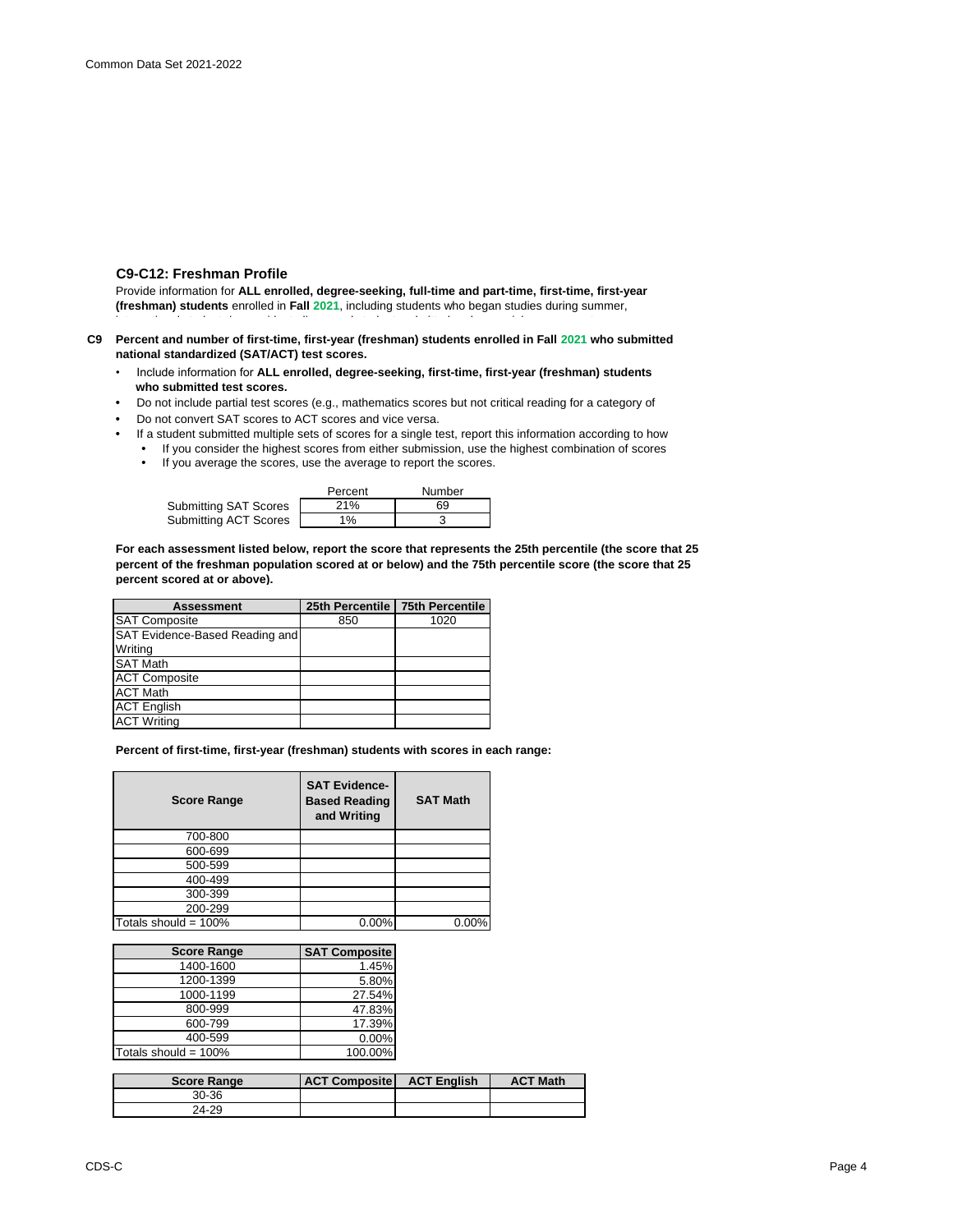high school class rank: the class rank: the class rank: the class rank: the class rank: the class rank: the cla

| 18-23                                                     |                                                                                                         |                |                              |
|-----------------------------------------------------------|---------------------------------------------------------------------------------------------------------|----------------|------------------------------|
|                                                           |                                                                                                         |                |                              |
|                                                           |                                                                                                         |                |                              |
| 12-17                                                     |                                                                                                         |                |                              |
| $6 - 11$                                                  |                                                                                                         |                |                              |
| Below 6                                                   |                                                                                                         |                |                              |
| Totals should = $100\%$                                   |                                                                                                         |                |                              |
|                                                           | C10 Percent of all degree-seeking, first-time, first-year (freshman) students who had high school class |                |                              |
|                                                           | <b>Assessment</b>                                                                                       | <b>Percent</b> |                              |
| Percent in top tenth of high school graduating class      |                                                                                                         | 2.54%          |                              |
| Percent in top quarter of high school graduating class    |                                                                                                         |                |                              |
|                                                           |                                                                                                         | 17.26%         |                              |
| Percent in top half of high school graduating class       |                                                                                                         |                |                              |
|                                                           |                                                                                                         |                | 53.30% Top half +            |
| Percent in bottom half of high school graduating class    |                                                                                                         |                |                              |
|                                                           |                                                                                                         |                | 46.70% bottom half = $100\%$ |
| Percent in bottom quarter of high school graduating class |                                                                                                         | 4.06%          |                              |
|                                                           | Percent of total first-time, first-year (freshmen) students who submitted                               | 59.70%         |                              |

#### **C11 Percentage of all enrolled, degree-seeking, first-time, first-year (freshman) students who had high**

| <b>Score Range</b>                        | <b>Percent</b> |
|-------------------------------------------|----------------|
| Percent who had GPA of 4.0                | 6.21%          |
| Percent who had GPA between 3.75 and 3.99 | 8.08%          |
| Percent who had GPA between 3.50 and 3.74 | 8.08%          |
| Percent who had GPA between 3.25 and 3.49 | 12.42%         |
| Percent who had GPA between 3.00 and 3.24 | 19.57%         |
| Percent who had GPA between 2.50 and 2.99 | 41.62%         |
| Percent who had GPA between 2.0 and 2.49  | 3.11%          |
| Percent who had GPA between 1.0 and 1.99  |                |
|                                           | 0.93%          |
| Percent who had GPA below 1.0             |                |
|                                           | 0.00%          |
| Totals should = $100\%$                   | 100.00%        |

| C12 Average high school GPA of all degree-seeking, first-time, first-year | 3.10   |
|---------------------------------------------------------------------------|--------|
| Percent of total first-time, first-year (freshman) students who submitted | 97.60% |

## **C13-C20: Admission Policies**

# **C13 Application Fee**

**If your institution has waived its application fee for the Fall 2022 admission cycle please select no.**

|   |                                                                                                       | Yes     | No. |  |
|---|-------------------------------------------------------------------------------------------------------|---------|-----|--|
|   | Does your institution have an application fee?                                                        | х       |     |  |
|   | Amount of application fe                                                                              | \$30.00 |     |  |
|   |                                                                                                       | Yes     | No. |  |
|   | Can it be waived for applicants with financial need?                                                  | х       |     |  |
|   | If you have an application fee and an on-line application option, please indicate policy for students |         |     |  |
| X | Same fee                                                                                              |         |     |  |
|   | Free                                                                                                  |         |     |  |
|   | Reduced                                                                                               |         |     |  |

|                                                                              | Yes | No |
|------------------------------------------------------------------------------|-----|----|
| Can on-line application fee be waived for<br>applicants with financial need? |     |    |
| C14 Application closing date                                                 | Yes | N٥ |
| Does your institution have an application closing                            |     |    |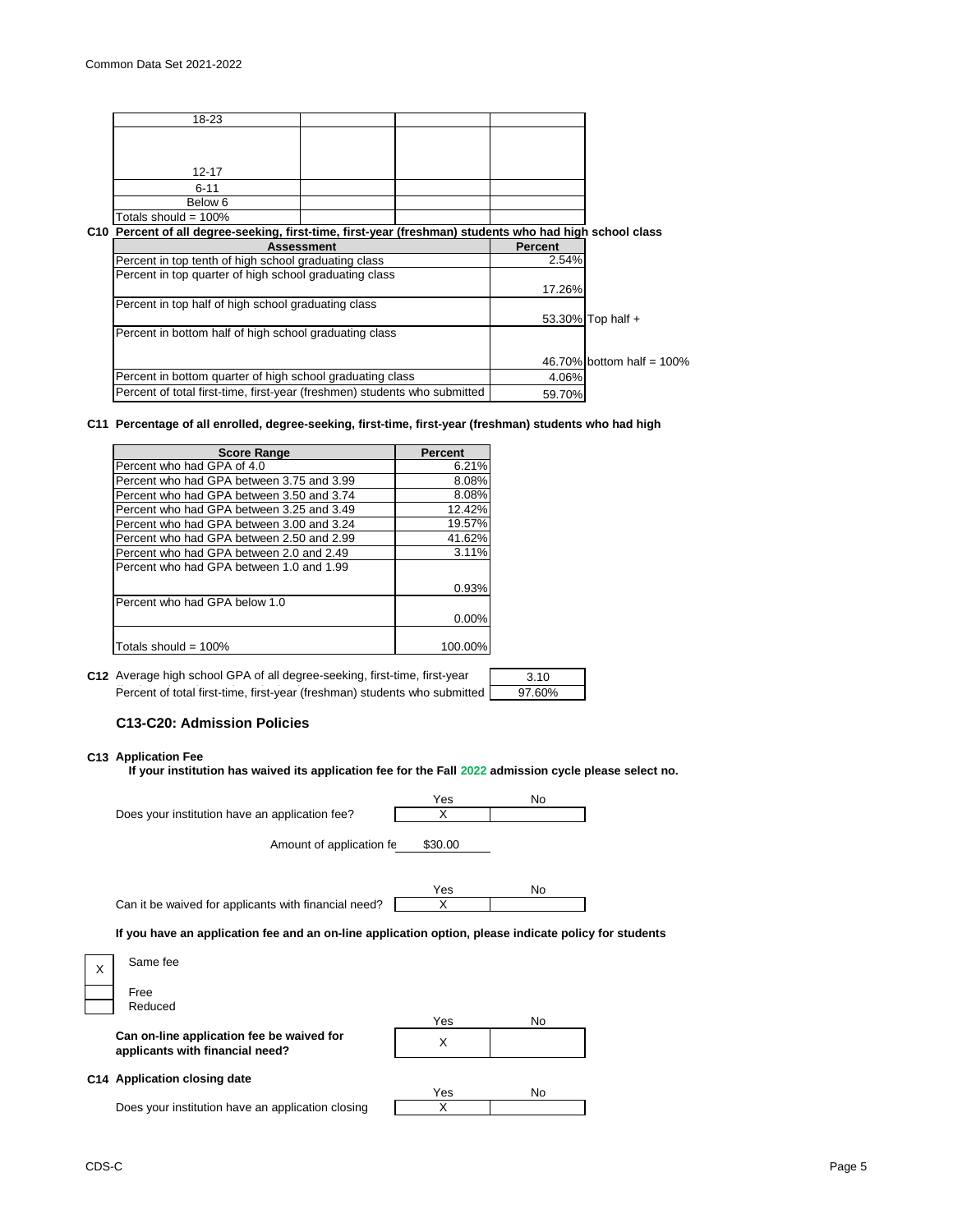| Application closing date (fall)<br>C15 Are first-time, first-year students accepted for terms other than<br>C16 Notification to applicants of admission decision sent (fill in one only)<br>On a rolling basis beginning<br>C17 Reply policy for admitted applicants (fill in one only)<br>Must reply by (date):<br>Must reply by May 1st or within<br>Deadline for housing deposit (MMDD):<br>Amount of housing deposit:<br>Refundable if student does not enroll?<br>C18 Deferred admission<br>Does your institution allow students to postpone enrollment after<br>If yes, maximum period of postponeme | July 15th |                                             | weeks if notified thereafter | Yes                                                                      | No                                                                                           |
|------------------------------------------------------------------------------------------------------------------------------------------------------------------------------------------------------------------------------------------------------------------------------------------------------------------------------------------------------------------------------------------------------------------------------------------------------------------------------------------------------------------------------------------------------------------------------------------------------------|-----------|---------------------------------------------|------------------------------|--------------------------------------------------------------------------|----------------------------------------------------------------------------------------------|
|                                                                                                                                                                                                                                                                                                                                                                                                                                                                                                                                                                                                            |           |                                             |                              |                                                                          |                                                                                              |
|                                                                                                                                                                                                                                                                                                                                                                                                                                                                                                                                                                                                            |           |                                             |                              |                                                                          |                                                                                              |
|                                                                                                                                                                                                                                                                                                                                                                                                                                                                                                                                                                                                            |           |                                             |                              |                                                                          |                                                                                              |
|                                                                                                                                                                                                                                                                                                                                                                                                                                                                                                                                                                                                            |           |                                             |                              |                                                                          |                                                                                              |
|                                                                                                                                                                                                                                                                                                                                                                                                                                                                                                                                                                                                            |           |                                             |                              |                                                                          |                                                                                              |
|                                                                                                                                                                                                                                                                                                                                                                                                                                                                                                                                                                                                            |           |                                             |                              |                                                                          |                                                                                              |
|                                                                                                                                                                                                                                                                                                                                                                                                                                                                                                                                                                                                            |           |                                             |                              |                                                                          |                                                                                              |
|                                                                                                                                                                                                                                                                                                                                                                                                                                                                                                                                                                                                            |           |                                             |                              |                                                                          |                                                                                              |
|                                                                                                                                                                                                                                                                                                                                                                                                                                                                                                                                                                                                            |           |                                             |                              |                                                                          |                                                                                              |
|                                                                                                                                                                                                                                                                                                                                                                                                                                                                                                                                                                                                            |           |                                             |                              |                                                                          |                                                                                              |
|                                                                                                                                                                                                                                                                                                                                                                                                                                                                                                                                                                                                            |           |                                             |                              |                                                                          |                                                                                              |
|                                                                                                                                                                                                                                                                                                                                                                                                                                                                                                                                                                                                            |           |                                             |                              |                                                                          |                                                                                              |
|                                                                                                                                                                                                                                                                                                                                                                                                                                                                                                                                                                                                            |           |                                             |                              |                                                                          |                                                                                              |
|                                                                                                                                                                                                                                                                                                                                                                                                                                                                                                                                                                                                            |           |                                             |                              |                                                                          |                                                                                              |
|                                                                                                                                                                                                                                                                                                                                                                                                                                                                                                                                                                                                            |           |                                             |                              |                                                                          |                                                                                              |
|                                                                                                                                                                                                                                                                                                                                                                                                                                                                                                                                                                                                            |           |                                             |                              |                                                                          |                                                                                              |
|                                                                                                                                                                                                                                                                                                                                                                                                                                                                                                                                                                                                            |           |                                             |                              |                                                                          |                                                                                              |
|                                                                                                                                                                                                                                                                                                                                                                                                                                                                                                                                                                                                            |           |                                             |                              |                                                                          |                                                                                              |
|                                                                                                                                                                                                                                                                                                                                                                                                                                                                                                                                                                                                            |           |                                             |                              |                                                                          |                                                                                              |
|                                                                                                                                                                                                                                                                                                                                                                                                                                                                                                                                                                                                            |           |                                             |                              |                                                                          |                                                                                              |
|                                                                                                                                                                                                                                                                                                                                                                                                                                                                                                                                                                                                            |           |                                             |                              |                                                                          |                                                                                              |
|                                                                                                                                                                                                                                                                                                                                                                                                                                                                                                                                                                                                            |           |                                             |                              | Yes                                                                      | No                                                                                           |
|                                                                                                                                                                                                                                                                                                                                                                                                                                                                                                                                                                                                            |           |                                             |                              | х                                                                        |                                                                                              |
|                                                                                                                                                                                                                                                                                                                                                                                                                                                                                                                                                                                                            |           |                                             |                              |                                                                          |                                                                                              |
|                                                                                                                                                                                                                                                                                                                                                                                                                                                                                                                                                                                                            |           | 1 Year                                      |                              |                                                                          |                                                                                              |
|                                                                                                                                                                                                                                                                                                                                                                                                                                                                                                                                                                                                            |           |                                             |                              |                                                                          |                                                                                              |
|                                                                                                                                                                                                                                                                                                                                                                                                                                                                                                                                                                                                            |           |                                             |                              |                                                                          | No                                                                                           |
|                                                                                                                                                                                                                                                                                                                                                                                                                                                                                                                                                                                                            |           |                                             |                              |                                                                          | X                                                                                            |
|                                                                                                                                                                                                                                                                                                                                                                                                                                                                                                                                                                                                            |           |                                             |                              |                                                                          |                                                                                              |
|                                                                                                                                                                                                                                                                                                                                                                                                                                                                                                                                                                                                            |           |                                             |                              |                                                                          |                                                                                              |
|                                                                                                                                                                                                                                                                                                                                                                                                                                                                                                                                                                                                            |           | C19 Early admission of high school students |                              | Does your institution allow high school students to enroll as full-time, | Yes<br>C20 Common Application: Question removed from CDS. (Initiated during 2006-2007 cycle) |

Other early decision plan closing date Other early decision plan notification date

**For the Fall 2021 entering class:**

Number of early decision applications received by your institution Number of applicants admitted under early decision plan Please provide significant details about your early decision plan: